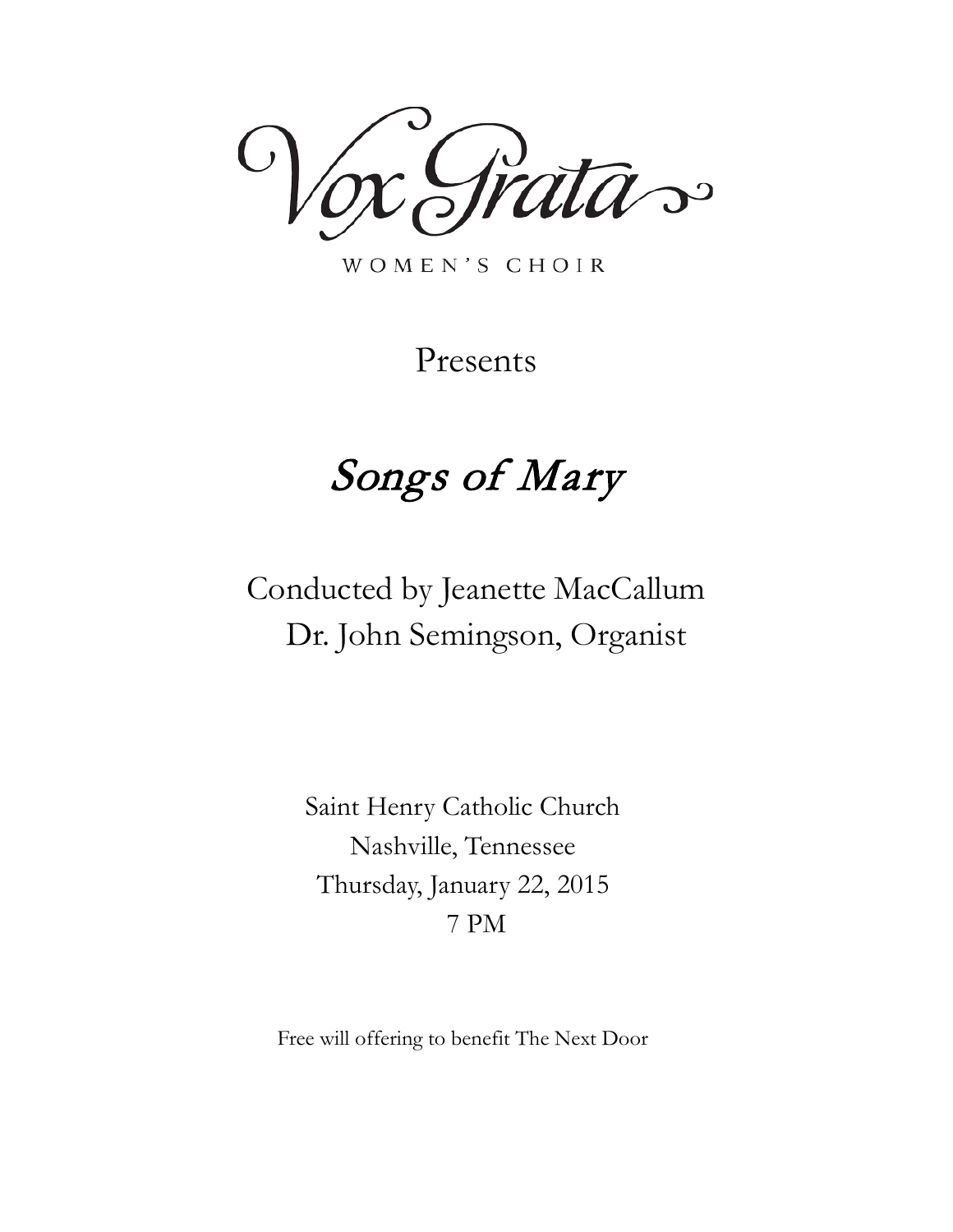## **Songs of Mary**

Please silence all cell phones and pagers. In keeping with the sacred nature of the concert, we ask that you hold all applause until the conclusion of the program.

**Magnificat** Christine Donkin

*Mareike Sattler, soloist*

### **Magnificat** Herbert Sumsion

**Stabat Mater** Giovanni Battista Pergolesi

- **No. 1 Stabat mater dolorosa**
- **No. 3 O quam tristis et afflicta**

*Emily Neely and Erica Scaramuzza, soloists*

| Ave Maria                                               | <b>Eleanor Daley</b>      |
|---------------------------------------------------------|---------------------------|
| Regina Coeli (Op. 96, No. 1)                            | Josef Gabriel Rheinberger |
| Katie Mullins, soloist                                  |                           |
| Ave Regina (Op. 171, No. 6)                             | Josef Gabriel Rheinberger |
| Tota Pulchra Es                                         | Maurice Duruflé           |
| Litanies à la Vierge Noire                              | Francis Poulenc           |
| Magnificat<br>Polly Brecht and John Semingson, pianists | Z. Randall Stroope        |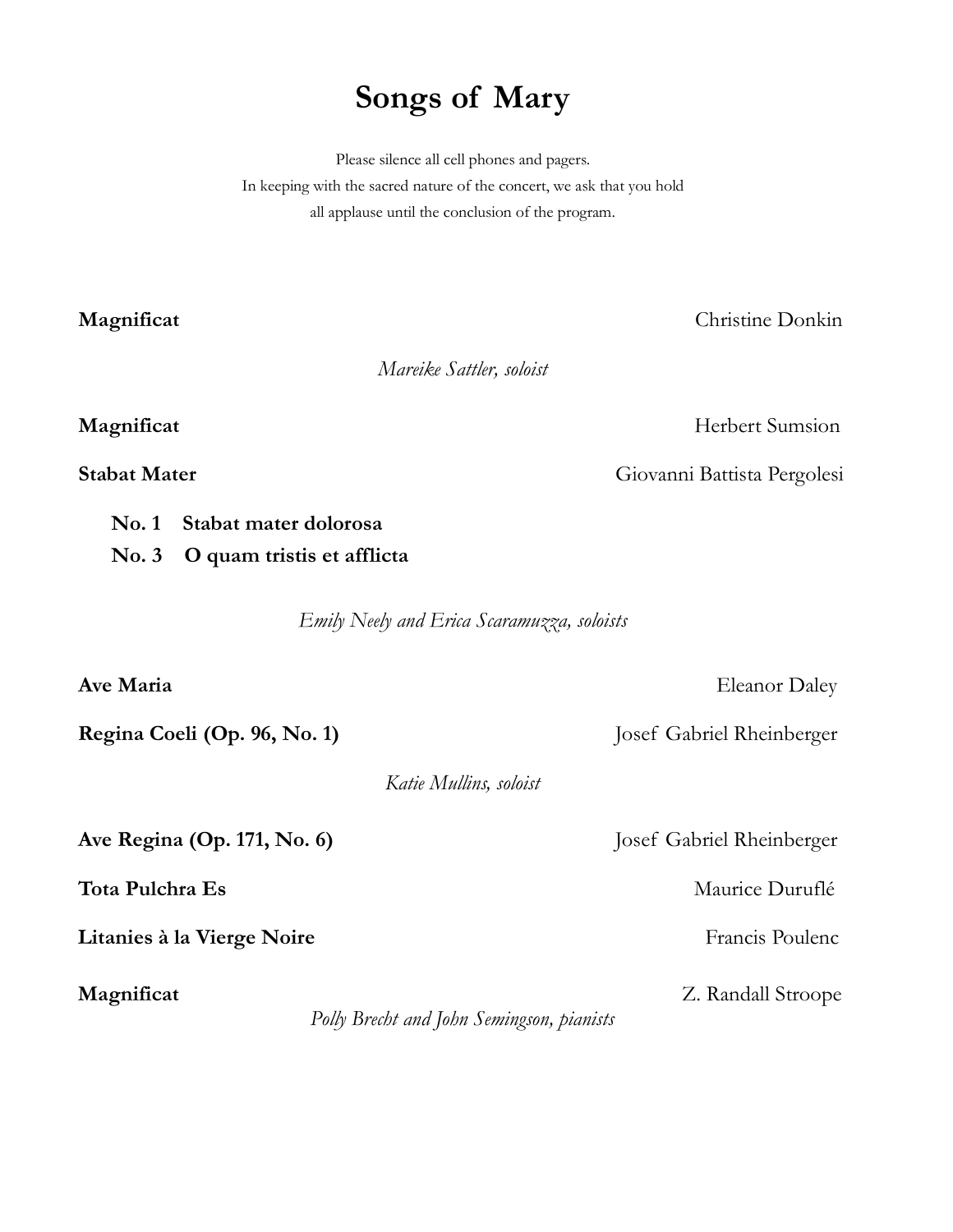## **Vox Grata Women's Choir**

| Soprano 1 | Catherine Birdsong, Susan Holt, Hailee Hunt-Hawkins, Emily Neely,<br>Charlotte Sublett, Sharon Warfield      |
|-----------|--------------------------------------------------------------------------------------------------------------|
| Soprano 2 | Emily Beavers, Alexa Coulton, Ji Ebelhar, Kaitlyn Lassiter, Katie Mullins,<br>Erica Scaramuzza, Jenny Thomas |
| Alto 1    | Julie Birdsong, Kelly Christie, Jane-Coleman Harbison, Jane Kirchner,<br>Amory Scott                         |
| Alto 2    | Jennifer Barnes, Kristin Bennett, Linda McFadyen-Ketchum, Mareike Sattler,<br>Denise Statham, Karen Weir     |

**Jeanette MacCallum** is the Director of Music Ministries at Second Presbyterian Church in Nashville and is founder and Artistic Director of *Vox Grata.* She previously taught at Pope John Paul II High School as well as at Belmont and Lipscomb Universities in Nashville, Tennessee. From 2002 to 2012, she served as the Director of Choral Activities at St. Cecilia Academy in Nashville, where she conducted various ensembles and taught AP Music Theory. During her tenure at St. Cecilia, the Advanced Choir received superior ratings at all regional and state adjudication festivals in which it participated. Her students also earned positions in numerous All-State and American Choral Directors Association Honor Choirs. In addition, the St. Cecilia Advanced Choir performed at ACDA and TMEA state conferences. Mrs. MacCallum also led the St. Cecilia Choir on performance tours to Carnegie Hall, Canada, and Italy. In 2007, the St. Cecilia Choir performed by invitation at the *Ospedale della Pietà* and the *Ospedale dei Derelitti* in Venice.

Reared in Princeton, New Jersey, Mrs. MacCallum's passion for choral music began as a member of the distinguished Princeton High School Choir. She received her musical education at the Eastman School of Music and Belmont University, and received the Master of Church Music degree from Belmont. A singer, pianist, and conductor, Mrs. MacCallum has also directed choirs at the Blair School of Music at Vanderbilt University, as well as at Westminster Presbyterian Church in Nashville. She currently serves as the ACDA Tennessee Chair for Women's Choir Repertoire and Standards. Mrs. MacCallum has served as the Treasurer and President of the Middle Tennessee Vocal Association. She is also the author of *"The Sacred Choral Works of the Venetian Ospedali,"* published by GIA in *"Conducting Women's Choirs: Strategies for Success,"* Debra Spurgeon, Editor and Compiler (2012).

**John Semingson,** Accompanist for Vox Grata Women's Choir, has served as the Director of Music Ministries for Westminster Presbyterian Church, Nashville, since 2001. He oversees a multi-faceted music program of nine choirs involving nearly 200 children, youth, and adults. John holds the Doctor of Musical Arts degree in choral conducting, the Master of Church Music in both conducting and organ, and the Bachelor of Music in organ performance. Over the past 28 years, he has conducted and/or served as an accompanist for church, community, university and honor choirs in Illinois, New Jersey, North Carolina, and Tennessee.

## **Mission of Vox Grata**

Vox Grata is comprised of joyful women who, out of gratitude for the fullness of their own lives, possess a desire to sing together for the benefit of others. The group performs repertoire that expresses a uniquely feminine spirit, especially works that promote the best interests of women in society. Vox Grata sings concert programs that directly benefit the needs of women in the Nashville community. The singers also enjoy the opportunity to mentor exceptional high school and college-aged women who participate in the choir as part of its choral scholar program.

For information about supporting Vox Grata--a  $501(c)(3)$  organization-- or to find out about auditions and upcoming events, please visit our website at [www.voxgrata.com,](http://www.voxgrata.com/) or like us on Facebook at [https://www.facebook.com/VoxGrata.](https://www.facebook.com/VoxGrata)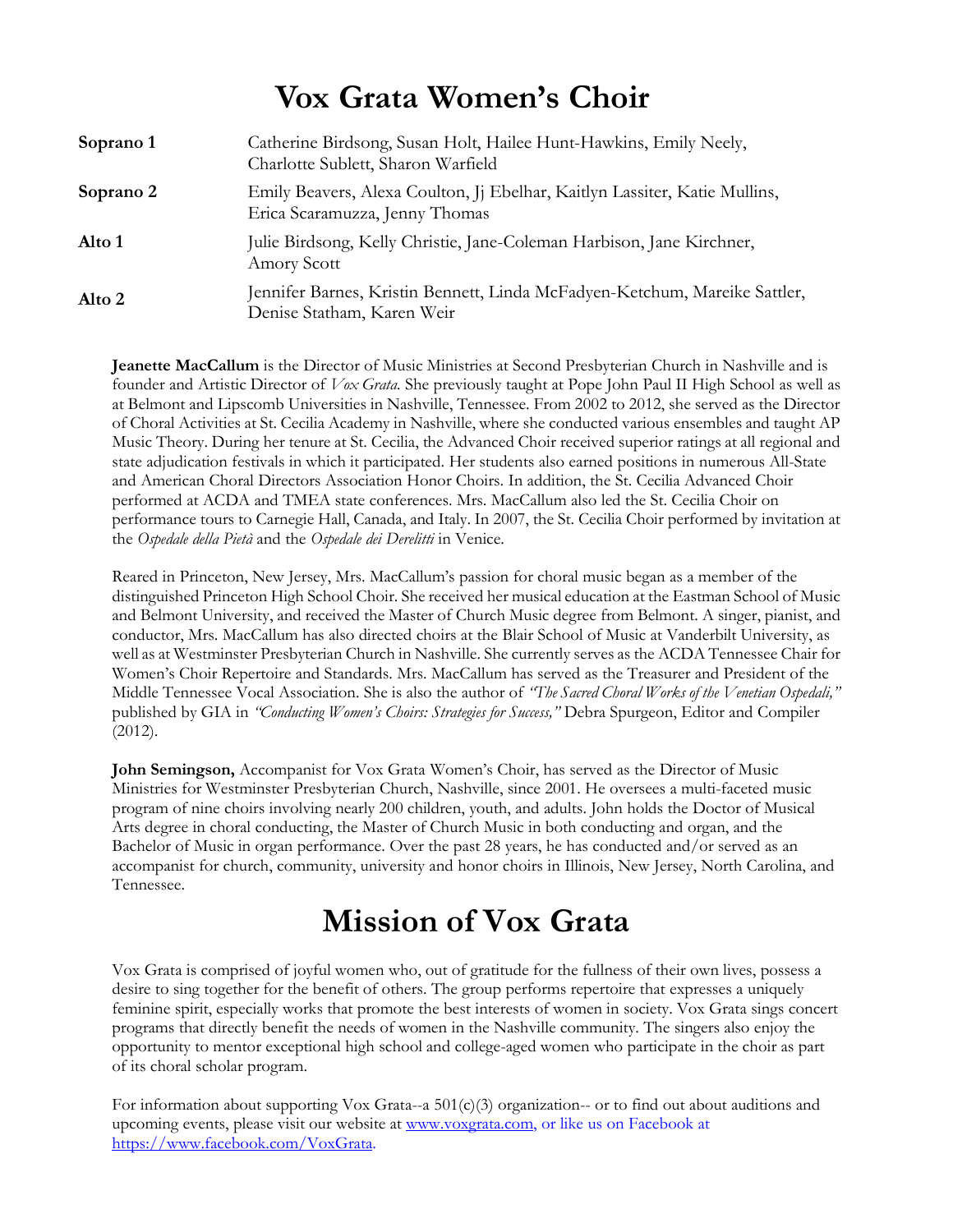## **Special Thanks**

**Vox Grata Board of Directors** – Sallie Bailey, Jennifer Barnes, Susan Baughman, Kelly Christie, Susan Holt, Doug MacCallum, and Jeanette MacCallum **Dr. John Semingson**, Director of Music Ministries, Westminster Presbyterian Church **Dr. Polly Brecht** – Organist, Westminster Presbyterian Church **Ian Petty**, Web Design – ianpetty.com **Saint Henry Catholic Church** and **Mary Corby,** Director of Music **Westminster Presbyterian Church**

## **Upcoming Performances**

**Thursday, May 21, 2015**: Vox Grata presents "The World in Harmony" Westminster Presbyterian Church, Nashville

**Friday, June 19, 2015**: Vox Grata performs for the Tennessee Chapter of the American Choral Directors Association, Chattanooga, Tennessee

## **Texts and Translations**

### **(all translations from Latin by Ron Jeffers)**

### **The Magnificat (Song of Mary)**

My soul magnifies the Lord; and my spirit has rejoiced in God my savior. For He has regarded the low estate of His handmaiden: for behold, henceforth all generations shall call me blessed. For He who is mighty has done great things to me; and holy is His name. And His mercy is on them who fear Him from generation to generation. He has shown strength with His arm; He has scattered the proud, even the arrogant of heart. He has deposed the mighty from their seats, and exalted the humble. The hungry He has filled with good things, and the rich He has sent empty away. He has helped His servant Israel, in remembrance of His mercy. As it was spoken to our fathers, to Abraham and His seed forever. Glory be to the Father, and to the Son, and to the Holy Spirit. As it was in the beginning, is now, and ever shall be, world without end, Amen.

### **Stabat mater dolorosa**

There stood the Mother grieving, beside the cross weeping, while on it hung her Son.

### **O quam tristis et afflicta**

O how sad and how afflicted was that blessed Mother of the Only-Begotten!

### **Ave Maria**

Hail Mary, full of grace, the Lord is with thee; blessed art thou among women, and blessed is the fruit of thy womb, Jesus. Holy Mary, Mother of God, pray for us sinners, now and at the hour of our death. Amen.

### **Regina Coeli**

Queen of heaven, rejoice; Alleluia! For He whom you were worthy to bear, Alleluia, has risen, as He said, Alleluia! Pray for us to God, Alleluia!

### **Ave Regina**

Hail, Queen of Heaven! Hail, Mistress of Angels! Hail, root, hail, portal, from which the Light for the world has risen. Rejoice, glorious Virgin, beautiful above all others. Farewell, most gracious, and pray for us to Christ.

### **Tota Pulchra Es**

Thou art all fair, my love; and there is no stain in you. Your vestments are as white as snow, and your face is like the sun. You are the glory of Jerusalem, you are the joy of Israel, you are the honor of all people.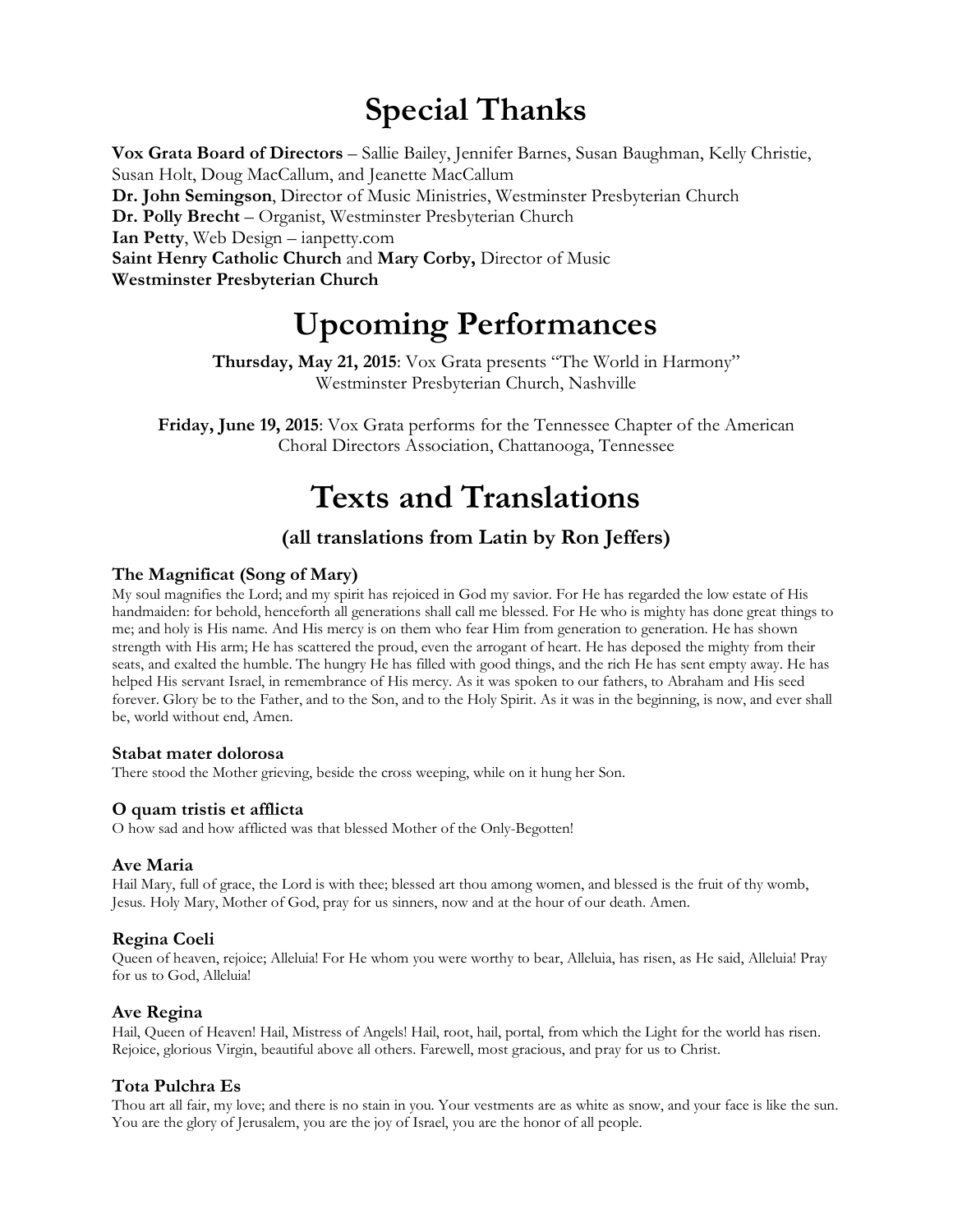### **Litanies à la Vierge Noire (Litanies to the Black Madonna)**

Lord, have mercy upon us; Jesus Christ, have mercy upon us; Jesus Christ, hear us, hearken unto us. God the Father, Creator, have mercy upon us; God the Son, Redeemer, have mercy upon us; Holy Trinity, who art the only God, have mercy upon us. Holy Virgin Mary, pray for us; Virgin, queen and patroness, whom Zaccheus the publican made us to know and love; Virgin, to whom Zaccheus or St. Amadour erected this church, pray for us; Queen of the church which hallowed St. Martial, and where he celebrated his holy mysteries; Queen, near whom St. Louis knelt, petitioning for the prosperity of France, pray for us; Queen, to whom Rowland consecrated his sword, pray for us; Queen, whose banner won the battles, pray for us; Queen, whose hand delivered the captives, pray for us; Our Lady whose pilgrimage is enriched with special favors; Our Lady whom impiety and hate have often wished to destroy; Our Lady, whom people visit as formerly, pray for us! Lamb of God that takest away the sins of the world, forgive us. Lamb of God that takest away the sins of the world, hearken unto us. Lamb of God that takest away the sins of the world, have mercy upon us. Our Lady, pray for us, that we may be worthy of Jesus Christ.

## **Program Notes**

**Magnificat Christian Christian Contract (1976-** )

Christine Donkin is a Canadian composer of orchestral, chamber, choral and piano works. This setting of the Magnificat text was written in 2003 and was originally intended to be performed in a prayer labyrinth. The soloist introduces the main chant tune alone, intoning the first two verses of the text—Mary's emotional response to the news given by the Angel Gabriel. The soloist continues by singing the same text and tune three additional times, while a 10-part choir intones the remaining verses of the Magnificat text in tone clusters around the soloist. The soloist introduces the Gloria Patri using the main chant tune, at times alone and at times with choral tone clusters again.

Mary Lycan, music editor and conductor, had these remarks about the piece: "Many Magnificat settings are about joy. This one seems to be about Mary's fear, about the burden of the decision placed upon her. Are the sounds swirling about her the susurration of angels' wings, the half-formed thoughts whirling in her head, or only an echo of her own loneliness? What

gave her the courage to say "yes"?"

### **Magnificat** Herbert Sumsion (1899-1995)

A contrast to the previous Magnificat setting, Sumsion delivers the same text with vivacity and buoyancy, expressing the joy and excitement of Mary's state. The writing is full of text painting, a technique used to emphasize the meaning of words or phrases. The organ writing is equally brilliant in character, supporting the voices but adding flourishes of its own to the work.

Herbert Sumsion served as the organist of the Gloucester Cathedral in England for nearly forty years. He was close friends with the major British composers of his time—Herbert Howells, Edward Elgar, Gerald Finzi and Ralph Vaughan Williams.

In addition to his composing and work as an organist, he was a teacher. Much of his choral and organ literature has become standard literature in the Anglican Church tradition.

### **Stabat Mater** Giovanni Battista Pergolesi (1710-1736)

Stabat Mater is a sequence of Latin verses commemorating the sorrows of the Virgin Mary. The authorship of the sequence remains unclear, but it is based on various passages from scripture. In 1727, Pope Benedict XIII extended it to the universal Church as "The Seven Sorrows of the Blessed Virgin Mary", which was celebrated on Good Friday. Before and beyond that time, the great master composers have been setting the text to music.

Pergolesi's setting was written just two years before his death, at the age of 24. The work was a phenomenal success and numerous editions appeared during the eighteenth century. The writing offers a highly personal response to the text with an abundance of suspensions, portraying Mary's anguish and pain at the foot of the cross. This was innovative during its time when composers like Buxtehude and Bach wrote in a much more austere fashion.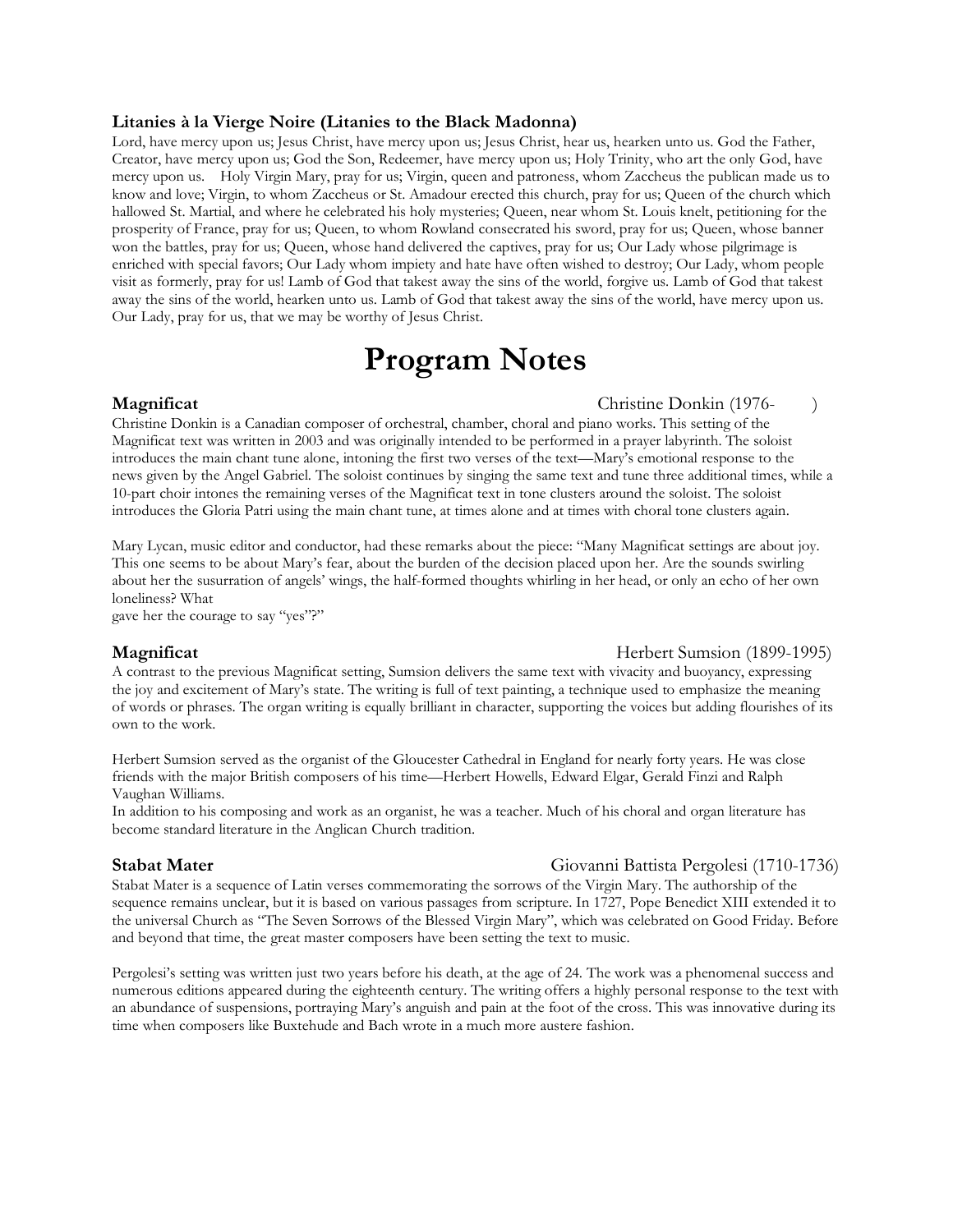### **Ave Maria** Eleanor Daley (1955- )

Eleanor Daley is one of the most prolific Canadian composers today. Her works have been performed all over the world by choirs such as the Toronto Children's Chorus, the Alliance World Festival of Women's Singing in Salt Lake City, and the Master Chorale of Tampa Bay, FL. Also a highly respected accompanist and choral clinician, Daley has a remarkable gift for melody. Her works are most notable for their sensitive interweaving of text and music.

This setting of the Ave Maria illustrates Daley's lyrical melodies and lush harmonies. Parallel motion in the voice parts also suggests medieval sonorities.

Conductor, composer, organist and teacher Josef Rheinberger wrote many compositions for mixed, female and male voice ensembles. The majority of his secular part songs were written for male-voice choirs, while his sacred pieces featured works for female voices. In addition to three Masses, Rheinberger wrote twenty smaller pieces for two to four part female-voice choir. Many are attracted to Rheinberger's music for some of the same reasons they are attracted to the music of Johannes Brahms. Rheinberger, also German, had many of the same influences and a very similar aesthetic quality. His fine sense of melody and finely balanced harmonic development is evident in the pieces sung by the choir tonight.

These texts, two of the four Marian antiphons, date from the 11<sup>th</sup> century. Each day, at the close of the Divine Office, one of four Marian antiphons is sung.

### **Tota Pulchra Es** Maurice Duruflé (1902-1986)

Maurice Duruflé only published thirteen works in his lifetime, including this piece from his *Quatre Motets sur des themes grégoriens,* Op. 10. As an organist and teacher at the Paris Conservatoire and a highly self-critical musician, his compositional output was small in comparison to other composers. He did leave us with one of the most important choral works of the twentieth century—his *Requiem*, Op. 9.

The motets from Op. 10 were written in 1960, each of them composed around a Gregorian chant melody associated with its title. *Tota pulchra es* is the only motet of the set composed for women's voices. It appears that Duruflé made that choice in order that Mary's innocence might be evoked.

*Litanies à la Vierge Noire* was composed by Parisian-born Francis Poulenc for treble voices and organ (or orchestra) in 1936. The piece was composed in just one week, during a pilgrimage the composer made to an historic shrine honoring the Virgin Mary in Rocamadour, France. The 10<sup>th</sup> century shrine and city attracted pilgrims for over nine hundred years. The site, considered a symbol of faith and hope, was ravaged by religious wars but eventually restored during the  $17<sup>th</sup>$ century. The construction of the Chapel of Our Lady was included in that restoration effort. Built on a limestone cliff above a large gorge on the River Alzou, the Chapel of Our Lady houses a statue of the Black Virgin dating from the 12<sup>th</sup> century. Poulenc was inspired to write *Litanies* at Rocamadour, following the traumatic death of a close friend. The composition marks a turning point in his compositional career as well as a return to his Catholic faith. This piece initiated an outpouring of significant sacred vocal music by the composer, including his *Stabat Mater*, another manifestation of Marian devotion that was first performed in 1951.

Poulenc's conversations with Claude Rostand regarding the piece include these remarks: "For just as there is a specifically French music, there is also a specifically French piety, one that rejects austerity, emphasis and sentimentality and that conveys a certain elegance of spirit, a certain decorum and includes in its gestures a sort of familiarity with the sacred." It was this familiarity that Poulenc was to find in the words he found on the back of a prayer card at Rocamadour and that inspired this piece. The combination of grandeur and humility of the site and the chapel impressed the composer. He wrote: "Clinging in the full sun to a vertiginous crag of rock, Rocamadour is an extraordinarily peaceful place. Preceded by a courtyard, all pink with oleanders in boxes, a rather modest chapel, built half into the rock, contains a miraculous statue of the Virgin, carved, according to legend, in black wood by Saint Amadour, the short-statured Zachaeus of the Gospel, who climbed into a tree in order to see Christ."

With rare intuition, Poulenc has found exactly the right tone of peasant devotion inspired by the rock chapel of Rocamadour. The sectional form and cyclical structure of the piece serve the text well, while the dissonant "shock" chords evoke emotional turmoil. Several measures of organ precede the first invocation by the voices, sung in humble, chant-like fashion by the sopranos, followed by a brief crescendo on the words "Jesus Christ hear us" by the full choir. This is followed by a series of supplications of varying texture and weight. The piece builds in power and scope as the voices and ever expanding chords in the organ accompaniment continue to beseech Christ and all the Saints. The text painting is brilliant, displaying the awe and beauty Poulenc felt when entering the shrine. The work is filled with purity of

### **Litanies à la Vierge Noire Francis Poulenc (1899-1963)** Francis Poulenc (1899-1963)

### **Regina Coeli and Ave Regina** Josef Gabriel Rheinberger (1839-1901)